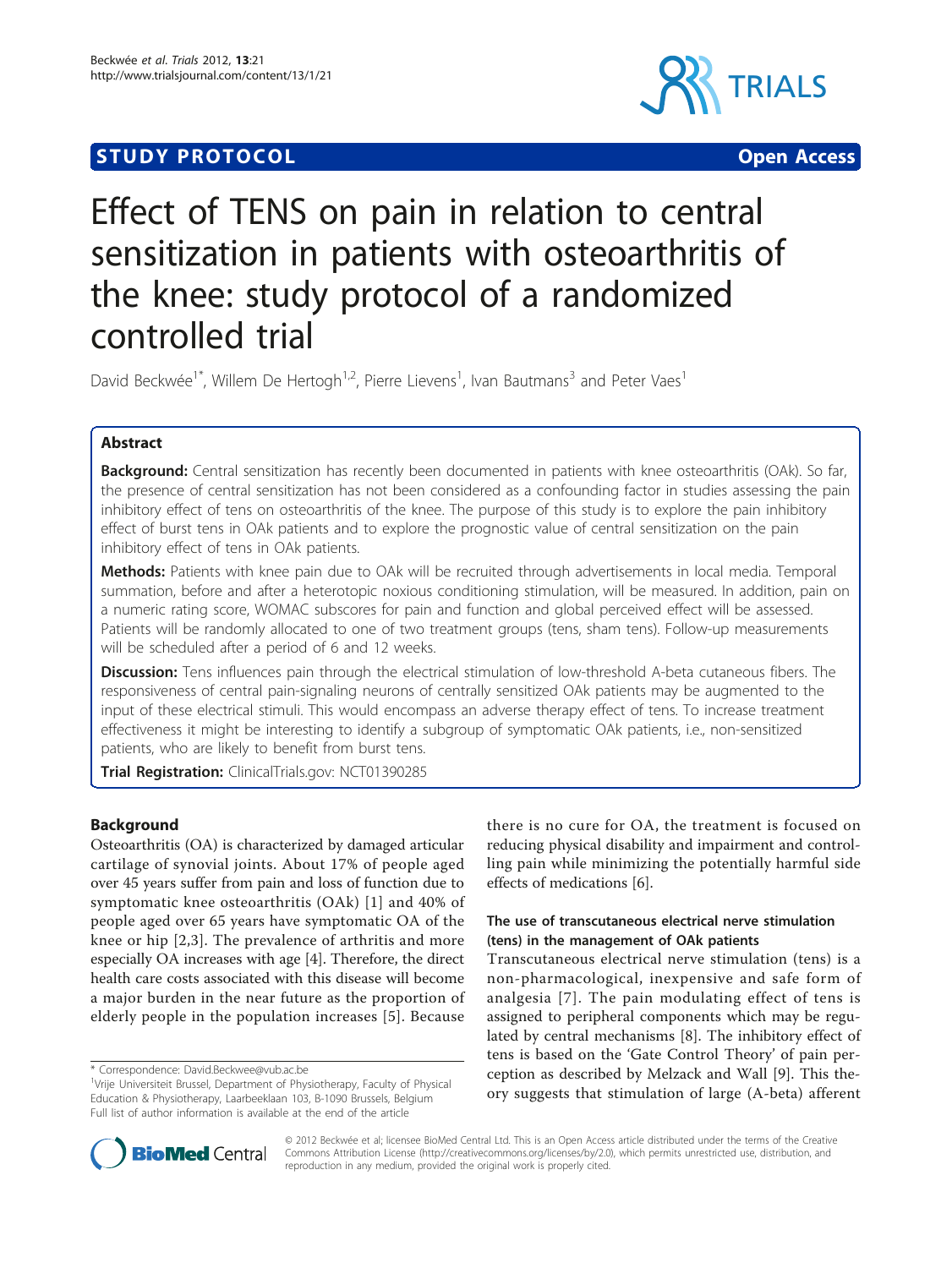cutaneous fibers activate the inhibitory-interneurons in the dorsal horn of de medulla. This may weaken the transmission of nociceptive signals from small diameter A-delta and C-fibers. As OA is a dynamic process that involves phases of inflammation with possible increase of pain during these phases, tens may then be indicated as a facilitator for exercise. The use of tens to relieve knee pain in osteoarthritis of the knee (OAk) is recommended in various clinical guidelines as a conservative treatment to relieve knee pain [[10](#page-5-0)-[12\]](#page-5-0). However, Rutjes et al. [[13\]](#page-5-0) conclude in their meta-analysis that adequate evidence to support the use of any type of transcutaneous electrostimulation in patients with knee osteoarthritis is lacking.

## Central sensitization in patients with osteoarthritis of the knee

Central sensitization is defined as "an augmentation of responsiveness of central pain-signaling neurons to input from low-threshold mechanoreceptors" [[14](#page-5-0)]. Central sensitization embodies modified sensory processing in the brain and malfunctioning of descending pain-inhibitory mechanisms [[15\]](#page-5-0). The importance of central sensitization as a potential underlying mechanism of pain in OAk has recently gained interest [\[16](#page-5-0)]. In the past decade suggestions were already made concerning the influence of sensitization of wide dynamic range (WDR) dorsal horn neurons when explaining an increase of the mechanical pain threshold after applying a blockage of A -beta nerve fibers [\[17\]](#page-5-0). Continuous and intense nociceptive input from the OA-damaged knee joint may encourage central sensitization [[18,19\]](#page-5-0) and is assumed to play an important role in OA [\[20](#page-5-0)]. Central sensitization in patients with OAk was detected by Arendt-Nielsen and colleagues [[16](#page-5-0)] by enhanced temporal summation (TS) of pain and impaired diffuse noxious inhibitory control (DNIC). TS is defined as an increase in pain rating after repetitive stimulation at a constant stimulus intensity [\[21\]](#page-5-0). It is thought to be a psychophysiological correlate of wind-up, which is defined as the increase in response magnitude of second-order nociceptive neurons and higher structures [\[22](#page-5-0)] to repetitive noxious stimulation [[23\]](#page-5-0). DNIC is a phenomenon in which pain from one part of the body inhibits pain elsewhere in the body [[21\]](#page-5-0). It appears that multireceptive WDR neurons in the dorsal horn of the spinal cord and trigeminal nociceptive play a key role in DNIC inhibitory processes [[24\]](#page-5-0). These neurons are important convergence sites for both excitatory and inhibitory influences arising from more than one type of tissue and can be activated by both innocuous and noxious stimuli [\[25](#page-5-0)]. It has been suggested that DNIC functions as a filter, which allows the system to focus on a painful stimulus in a background of basic somesthetic activity. The mechanism appears to involve the spinal cord as well as supraspinal regions [[25](#page-5-0)].

#### Sensitization in relation to the effect of tens

The effectiveness of tens on knee pain in OAk patients is unclear, due to conflicting results [[13\]](#page-5-0). The ambiguous results of the included studies could be due to the inclusion of heterogeneous types of patients. One important feature distinguishing patient groups might be the presence of central sensitization.

In case of central sensitization, the response to peripheral stimuli, e.g., electrical stimuli as well as mechanical pressure, cold, heat, light, sound and chemical substances is enhanced [[26\]](#page-5-0). Tens (Burst) currents influence pain through the electrical stimulation of low-threshold A-beta cutaneous fibers. This stimulation might enhance the responsiveness of central pain-signaling neurons of OAk patients who are centrally sensitized. In these patients an adverse effect of tens on the pain perception can be expected. The identification of potential subgroups of sensitized and non-sensitized symptomatic OAk patients is needed, as they can react differently to tens. So far, the presence of central sensitization has not been considered as a confounding factor in studies assessing the pain inhibitory effect of burst tens on OAk.

### Aim of the proposed study

This study has a double aim. First to explore the pain inhibitory effect of burst tens in OAk patients. Second, to assess whether central sensitization affects this pain inhibitory effect. A 6 week burst tens intervention period will be succeeded by a 12 week follow up period. As an international consensus definition for central sensitization is lacking [[26\]](#page-5-0), we aim to assess the central sensitization by measuring pressure pain thresholds (PPT) at the knee (local pain) and at the upper limb (spreading pain) [\[27\]](#page-5-0) and temporal summation before and during a heterotopic noxious conditioning stimulation [[16](#page-5-0),[21\]](#page-5-0). The test-retest reliability of TS and DNIC has been reported as acceptable [[21](#page-5-0)].

### Methods

### Study design

A randomized controlled clinical trial with blinded assessment and a follow-up period of 12 weeks is developed. This study will be conducted at the university hospital of the Vrije Universiteit Brussel (UZ Brussel), Brussels, Belgium. The research protocol is approved by the Medical Ethics Committee of the university hospital of the Vrije Universiteit Brussel (UZ Brussel). Written and signed informed consent will be obtained from all participants.

### Study population

A community sample of OAk patients with knee pain will be recruited.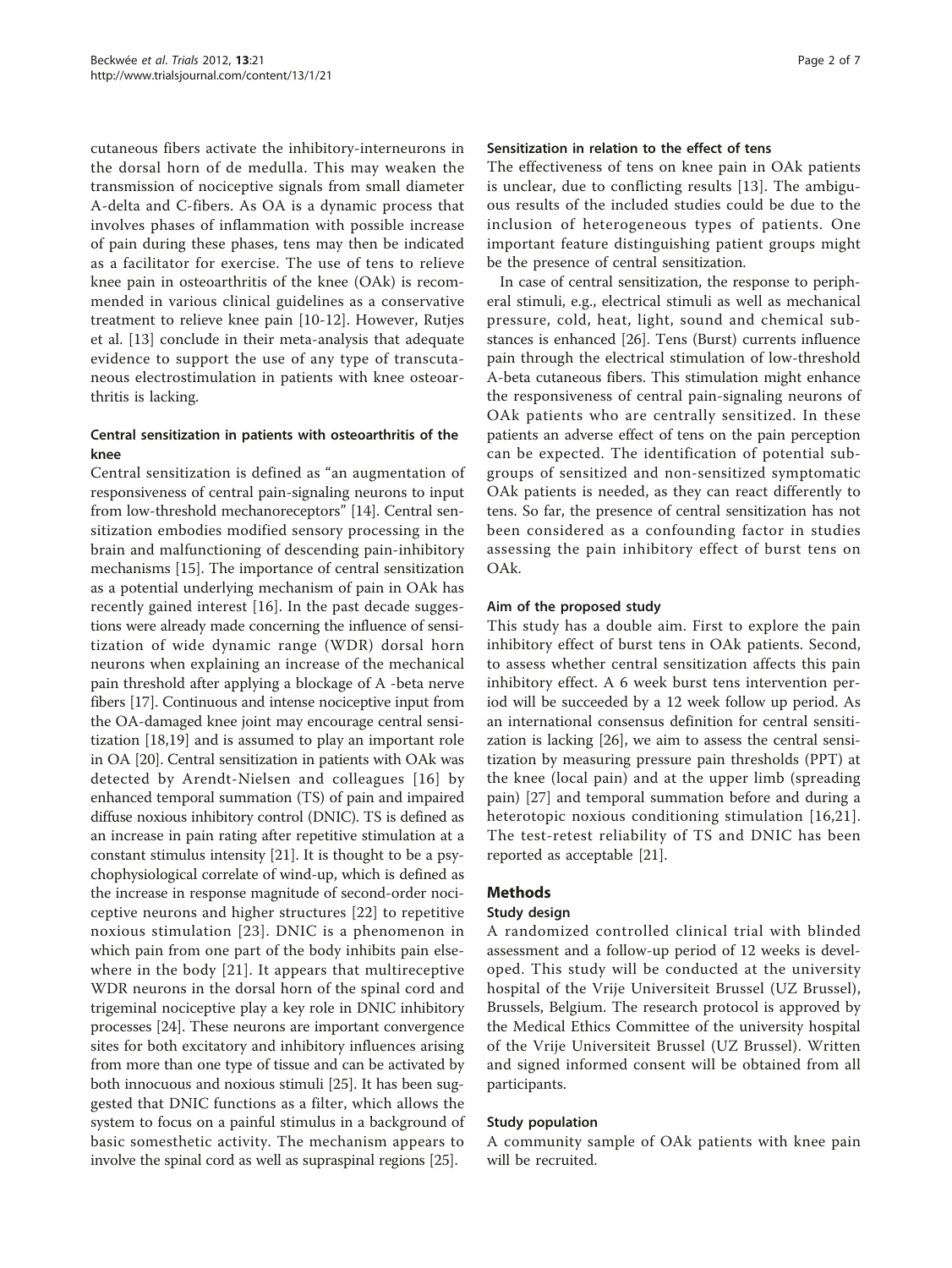#### In- and exclusion criteria

To be included, patients need to be over 50 years old. All should have osteoarthritis in at least one knee fulfilling the American College of Rheumatology classification criteria [\[28\]](#page-5-0) and report peak knee pain of more than 3 on a Numeric Rating Score (0-10 scale) over the last 24 hours.

Patients are excluded if they have had a knee surgery or intra-articular corticosteroid or hyaluronic acid injection [[29](#page-5-0)] within 6 months, current or past (within 4 weeks) oral corticosteroid use, a history of knee joint replacement or tibial osteotomy, in case of contraindications to burst tens (pacemakers, epilepsy, dermatological conditions, abnormal sensation in the knees, pregnancy) or if they are unable to apply tens independently [[7\]](#page-5-0).

### Recruitment

Patients will be recruited through advertisements placed in local media. All patients will initially be screened over the phone with regard to selection criteria. If appropriate they will undergo medical screening with a project rheumatologist.

Consequently, an appointment for the baseline measurements will be made. Due to ethical considerations, analgesia and non-steroidal anti-inflammatory drugs will be permitted (and registered) as required and as participants are used taking during the last month. All participants will be asked to refrain from seeking other forms of treatment during the trial. They will be questioned about having received other forms of treatment in the final stage of the protocol.

### Randomization and blinding

Following baseline measurements, subjects will be randomly allocated to one of two treatment groups, ie., tens or sham tens. However, all patients will be told that two different kinds of tens are being tested. Randomization will be performed in blocks of four, stratified by sex and age. The allocation of this will be done by an independent researcher who will not interfere with other experimental procedures. We will use two boxes: one for each sex. In each box, subgroups will be made for five age categories: 50-59; 60-69; 70-79; 80-89; 90-99 years. Four numbered cards will be put in each age category. The numbering of the cards starts at one and ends at 40 and each number will correspond to a tens or a sham tens treatment. At the start of the study, each age category contains two tens and two sham tens treatments. Each time a new patient is included, a card will be taken out of the corresponding box and age category. When the four cards of one category are used, all of them will be put back in the box, so that a second round can be started. At each round, the numbered cards will be differently assigned to a tens/sham tens treatment by an

independent researcher. The measurements will be carried out by a different researcher than the one that informs the patients concerning the treatment modalities. The information of the baseline measurements will remain concealed until the end of the study ensuring blinded assessment.

#### Sample size

Sample size calculation is based on data from Law and Cheing [\[30](#page-5-0)]. They found a significant difference in the reduction of pain (2.9(4.7) points on a 0-10 VAS) when applying a tens current (pulse width: 200 μs, frequency: 100 Hz) on the knee of patients with OAk compared to a control group not receiving tens treatment. In this study the response within each subject group was normally distributed with standard deviation 4.7. If the true difference in the experimental and control means is 2.9, we will need to study 42 experimental subjects and 42 control subjects to be able to reject the null hypothesis that the population means of the experimental and control groups are equal with probability (power) 0.8. The Type I error probability associated with this test of this null hypothesis is 0.05. To take into account a 15% loss of data sample size is inflated up to 50 per group (n/0.85). Sample size is augmented by 10% per potential confounding factor (i.e. age and sex) [\[31\]](#page-5-0). The total sample size to be recruited will be 120 subjects.

### Baseline measurements

Age, gender, BMI, duration of knee OA symptoms, medication use, previous treatment and surgery for knee OA will be obtained at baseline.

### Knee pain and physical function

Overall average knee pain (KPa) and peak pain intensity over the last 24 h (KPp) will be assessed by a 11-point numeric rating scale with terminal descriptors of  $0 = no$ pain; 10 = maximal pain [[32](#page-5-0)]. Self-reported knee pain and difficulty with physical function will be measured using the Western Ontario and McMaster Universities (WOMAC) Index [[32\]](#page-5-0).

### Central sensitization

Temporal summation as well as diffuse noxious inhibitory control will be used to detect central sensitization. The assessment will be done in accordance with the protocol of Cathcart et al. [\[21](#page-5-0)]. The outcome assessor will be trained by an experienced researcher prior to the start of the study. The intra-observer reliability of the outcome assessor will be tested in a subgroup of the participants.

### Pressure pain threshold (PPT)

Pressure stimuli will be measured using a hand held digital algometer (Somedic AB, Farsta, Sweden). Pain detection thresholds will be measured on the knee (M. Vastus Medialis) and on the upper part of the homolateral arm (lateral part of M. Deltoideus, 10 cm below acromion) [[33\]](#page-5-0). The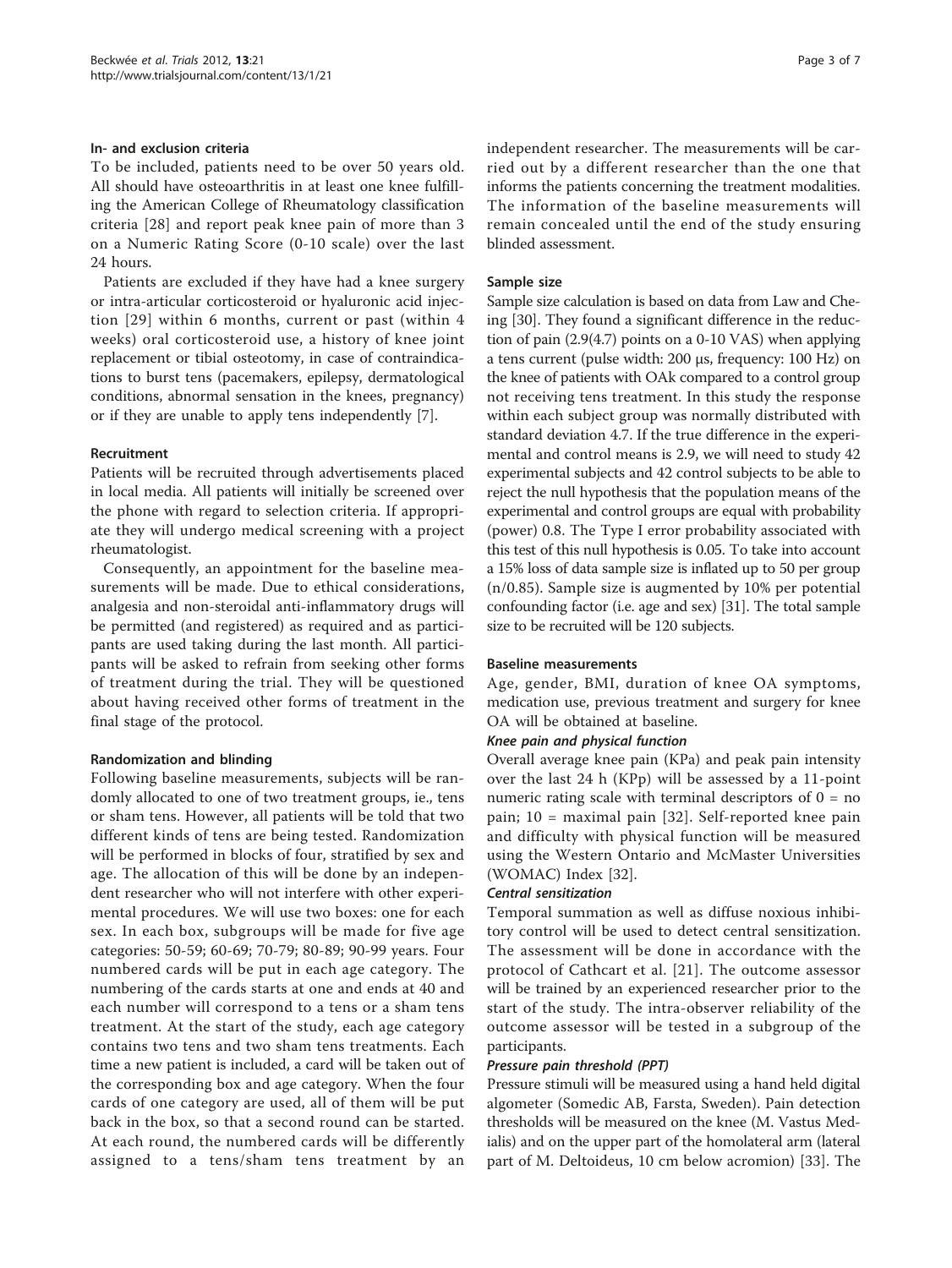pressure will be increased at a rate of approximately 1 kg/ s. Subjects have to report when the feeling of pressure alone changes into a feeling of pressure and pain (Pain Detection Threshold). The mean of two measurements, taken 30 s apart from each other, will be used for further use (temporal summation).

#### Temporal summation (TS)

Temporal summation assessment will start 2 min after PPT measurements to avoid contamination by possible sensitization from the pain threshold stimulation. TS will be induced at the knee and arm through 10 pressure pulses with the hand held algometer (Somedic AB, Farsta, Sweden) at PPT intensity. For each pulse, pressure will be increased at a rate of 2 kg/s and held during 1 s. An interstimulus interval of 1 s will be applied. Patients will be instructed to rate their pain level according to a NRS at the first, 5th and 10th pulse [\[21\]](#page-5-0).

#### Diffuse noxious inhibition control (DNIC)

Ischemic compression of the heterolateral arm will be used as heterotopic noxious conditioning stimulation to evoke diffuse noxious inhibition control (DNIC). This method has previously been described [[16,21](#page-5-0)]. A tourniquet cuff will be applied on the upper heterolateral arm and inflated until a painful intensity. After an adaptation period of 30 s, patients will be asked to rate the pain on a NRS. Cuff inflation will then be increased or decreased until a pain intensity of 3 of 10 on the NRS is reached. The arm is then rested while TS assessment is repeated as described above.

#### Interventions

The subjects that enter the tens -group will be asked to apply the tens therapy for at least 40 minutes continuously per day during 6 weeks. All patients in the intervention group will be informed that the intensity should be high enough so that an unpleasant but non-painfull sensation is acquired. The settings of the current will not change during the study. The patients that are assigned to the sham tens treatment will receive an inactive placebo tens therapy using a nonfunctional unit that appears to work but provides no stimulus. To blind the investigator as well as the patient, the sham tens device will deliver current for 30 seconds and then ramps down to no current. This approach has been studied and has been proven effective in blinding subjects and investigators to eliminate expectation bias [[34\]](#page-5-0). All participants will be told that they may not feel anything after a while but that this does not mean that the machine is not working. All patients will be asked to come back after two and four weeks to assess their ability to precisely replicate the tens installation.

#### Equipment

#### Composition and dosing

The settings of the current: burst tens with pulse width of 250 μsec; internal frequency: 100 Hz; burst frequency 3 Hz; intensity: until an unpleasant but non-painful sensation is acquired. The tens devices (ELPHA II 3000, FH Service) to be used will be pre-set with the current settings. Subjects will be taught how to switch on and off the device and how to augment the intensity (mA) of the burst tens current. Patients will be asked not to change the current settings. The electrodes will be placed in the dermatome L4 at 10 cm above the knee. Potential adverse effects may be irritation of the skin near the electrodes.

#### Outcome assessment

#### Primary outcome variable

The change from baseline to final assessment of the study knee in the continuous variables "overall average knee pain" (KPa) and "peak pain over the last 24 h"  $(KPp)$  will be measured using a numeric rating scale [[32\]](#page-5-0).

#### Secondary outcome variables

The change from baseline to final assessment of the study knee in self-reported knee pain and difficulty with physical function will be measured using the WOMAC Index [\[32\]](#page-5-0).

The global perceived effect (GPE) compared to baseline will be measured on an ordinal scale  $(1 -$  much worse, 2 - slightly worse, 3 - no change, 4 - slightly better, 5 much better) [\[35](#page-5-0)]. The GPE is an overall measurement of the perceived effect of the patient. It has been used in various studies to assess therapeutic effects [\[36-38](#page-5-0)].

The change from baseline to final assessment of *medi*cation use will be recorded as another pain variable.

Pressure pain threshold, temporal summation (TS) and Diffuse noxious inhibition control (DNIC) will be used as baseline variables.

#### Follow up

During the 6 weeks following the first appointment, a study nurse will contact the participants of the tens and stens groups weekly by telephone. Subjects will be asked about any inconvenience with the handling of the tens device as well as if they have received other treatments.

After 6 and 12 weeks participants will be asked to rate their GPE, as well as KPa, KPp, WOMAC and medication use. At these occasions Pressure pain threshold, temporal summation (TS) and Diffuse noxious inhibition control (DNIC) will be assessed as well.

#### Data reduction and Statistical analysis

An intention-to-treat analysis will be performed so that the integrity of the randomization is ensured. Normality will be checked via the Shapiro-Wilk test.

To ensure good balance of participant characteristics in each group at baseline, stratification is used [[39\]](#page-5-0). Changes in differences between both treatment groups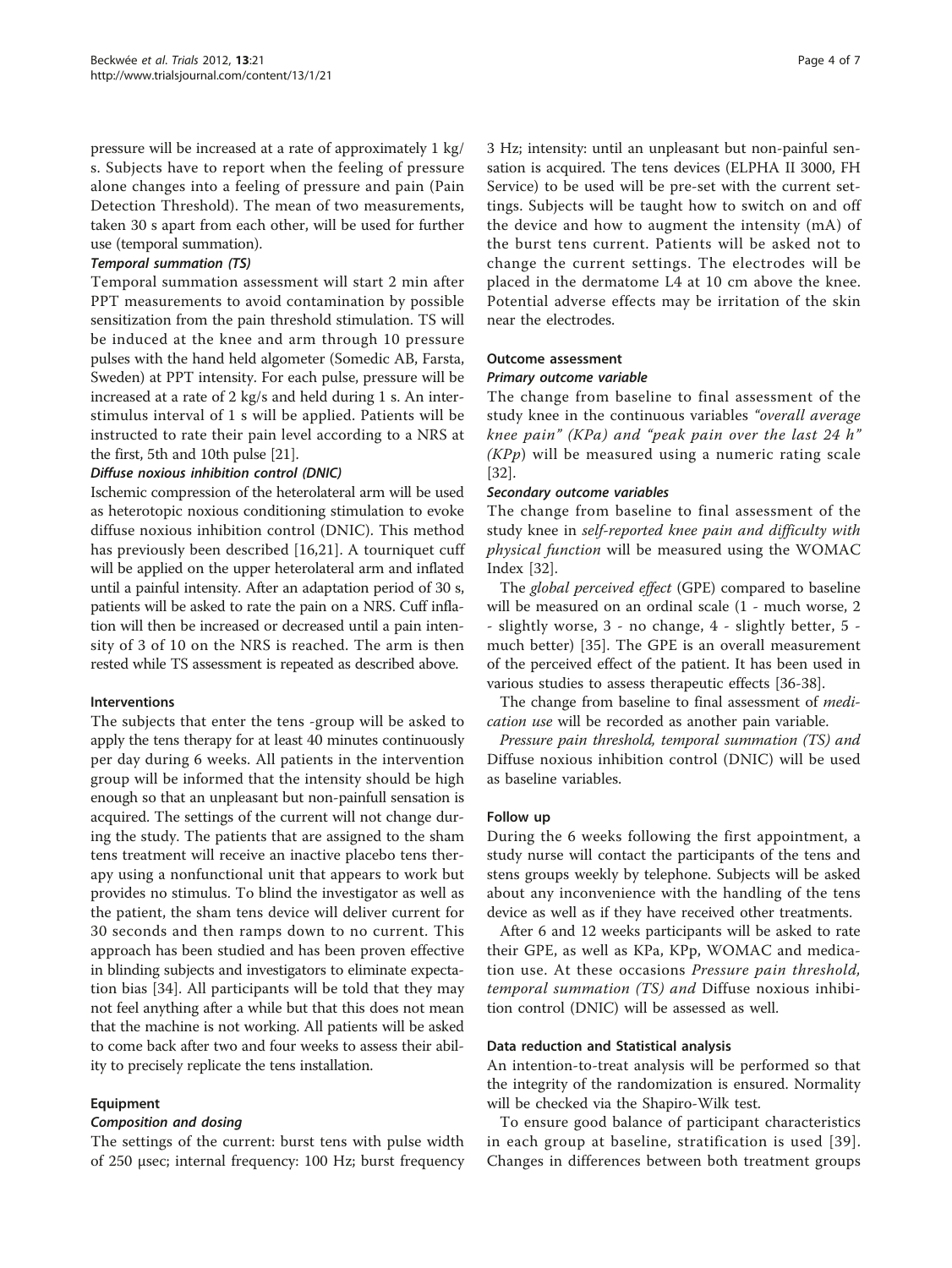<span id="page-4-0"></span>after the intervention period (at 6 w and 12 w) will be analyzed using repeated measures ANOVA for the following variables: KPp, KPa, WOMAC subscores for pain and function, GPE. If the modulus of the partial correlation of potential confounding factors age and sex with the primary outcome values equals minimum 0.3, these covariates of prognostic values will be added as covariates in the ANOVA model [\[40](#page-5-0)].

As a secondary analysis, a linear regression analysis will be used with the following dependent factors: BMI, TS and DNIC; and as independent factors: KPa, KPp, WOMAC subscales for pain and function.

Significance value for all tests will be set at  $p < 0.05$ . All analyses will be performed using SPSS 20 for Windows.

#### **Discussion**

This study has a double aim. First, to explore the pain inhibitory effect of tens in OAk patients. Second, to assess whether components of central sensitization like temporal summation and diffuse noxious inhibitory control, affect this pain inhibitory effect.

It is believed that tens influences pain through different pathways. One of these pathways is the gate-control theory [[9\]](#page-5-0). The second goal of our study protocol, i.e. exploring the potential prognostic value of TS and DNIC on the pain inhibitory effect of tens, is based on this rationale. However, opioid pathways that involve peripheral, spinal and supraspinal mechanisms [\[41,42\]](#page-5-0) are also proposed as an explanation for the pain modulation of tens and this pathway may be less vulnerable for an adverse effect of tens in central sensitized OAk patients.

As tens may influence pain through the electrical stimulation of low-threshold A-beta cutaneous fibers, the responsiveness of central pain-signaling neurons of OAk patients who are centrally sensitized is augmented to the input of these electrical stimuli. This would encompass an adverse therapy effect of tens on the pain perception in patients with OAk who are centrally sensitized. Therefore we think that it might be interesting to identify a subgroup of symptomatic OAk patients, i.e., non-sensitized patients, who are likely to benefit from burst tens.

The majority of studies that were published in the past and that focused on treatment effects of tens, embody currents that were administered by a therapist in a practice or hospital setting. As portable tens devices are marketed as small, inexpensive, easy-to-use home units [\[13](#page-5-0)], we choose to use a self-administered protocol. This approach may encompass a positive influence on the patient's participation to the treatment as well as to the cost effectiveness of the treatment, as the machines that are used in (professional) practices are far more expensive than these portable tens devices.

To assess whether dose-effects may influence the treatment outcome, we plan to record the daily duration of the electro stimulation that is applied.

One major concern when using self-administered medical care is treatment adherence. We think that a weekly phone call after the initial start of the study may improve treatment adherence as well as stimulate participants to consistently fill out the diary.

We have chosen a daily treatment duration of 40 minutes continuously. This is based on the findings of Cheing and colleagues [[43\]](#page-6-0). They found that the cumulative analgesic effect manifested by a tens group that received 40 minutes of tens therapy was significantly greater than those seen in 2 other active tens groups (20 and 60 minutes application) in the follow-up session, i.e. 2 weeks after termination of the 2 week treatment. They conclude that 40 minutes is the optimal treatment duration of tens to be used for the relief of pain in patients with knee osteoarthritis.

The results of this study will not only provide insight into the effect of tens but they may contribute to future studies investigating the identification of patient subgroups that may benefit from tens.

#### List of abbreviations used

BMI: Body Mass Index; DNIC: Diffuse Noxious Inhibitory Control; GPE: Global Perceived Effect; KPa: overall average knee pain intensity; KPp: peak knee pain intensity; NRS: Numeric Rating Scale; OA: Osteoarthritis; Oak: Osteoarthritis of the knee; PPT: Pressure Pain Threshold; Tens: Transcutaneous Electrical Nerve Stimulation; TS:Temporal Summation; Stens: sham Transcutaneous Electrical Nerve Stimulation; WOMAC: Western Ontario and McMaster Universities; OI: Osteoarthritis Index; WDR: Wide Dynamic Range.

#### Author details

<sup>1</sup>Vrije Universiteit Brussel, Department of Physiotherapy, Faculty of Physical Education & Physiotherapy, Laarbeeklaan 103, B-1090 Brussels, Belgium. <sup>2</sup> Artesis University College Antwerpen, Health Care Department, Rehabilitation Sciences and Physiotherapy. <sup>3</sup>Vrije Universiteit Brussel, Frailty in Ageing Research Department, Laarbeeklaan 103, B-1090 Brussels, Belgium.

#### Authors' contributions

DB drafted the manuscript. WDH has been involved in drafting the manuscript, revised it critically for important intellectual content and made substantial contributions to conception and design of the manuscript.

PL revised the manuscript critically for important intellectual content. IB made substantial contributions to conception and design of the manuscript and revised it critically for important intellectual content. PV has been involved in drafting the manuscript and revised it critically for important intellectual content.

All authors have given final approval of the version published.

#### Competing interests

The authors declare that they have no competing interests.

Received: 9 August 2011 Accepted: 21 February 2012 Published: 21 February 2012

#### References

1. Lawrence RC, Felson DT, Helmick CG, Arnold LM, Choi H, Deyo RA, Gabriel S, Hirsch R, Hochberg MC, Hunder GG, Jordan JM, Katz JN,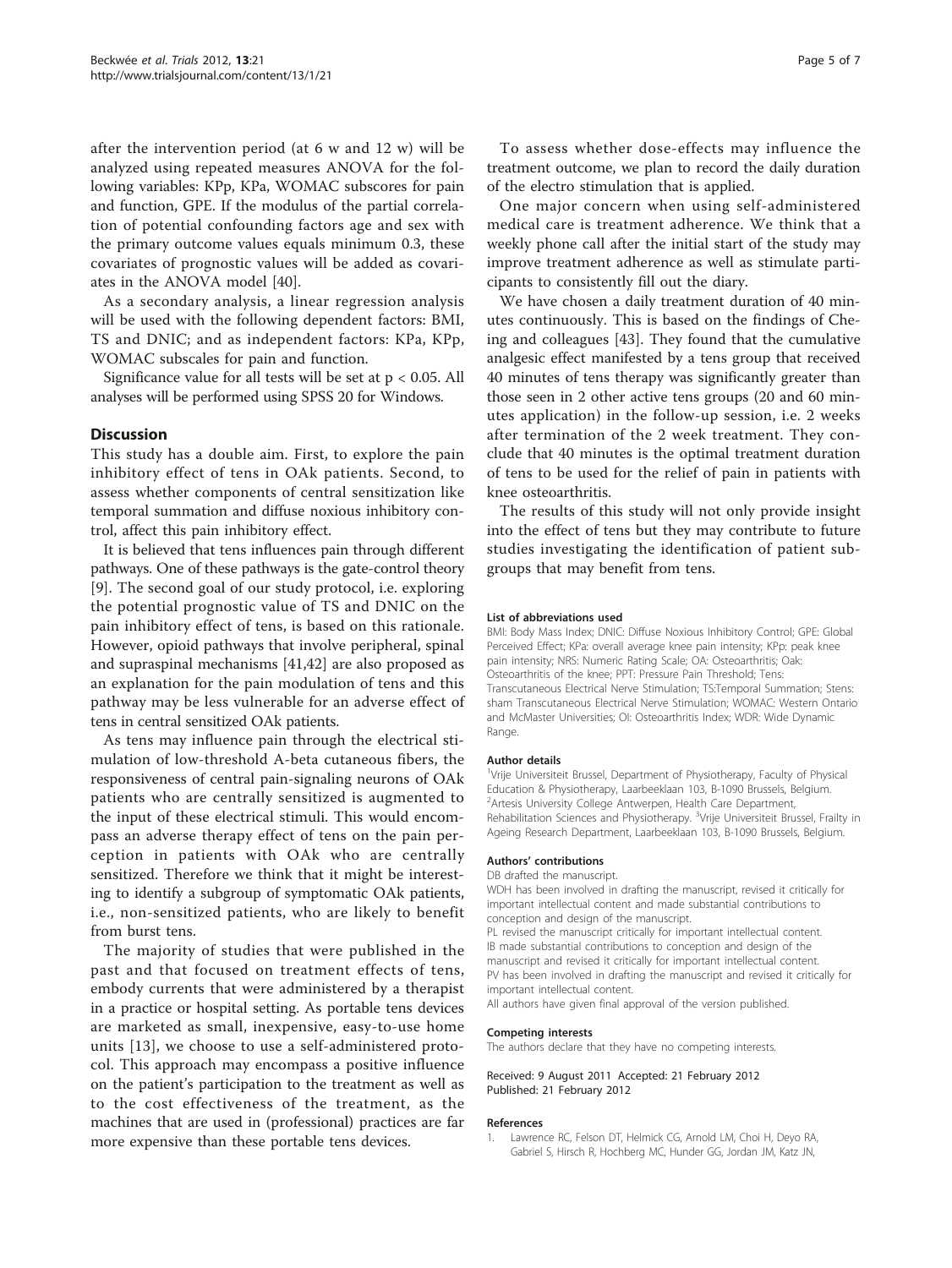<span id="page-5-0"></span>Kremers HM, Wolfe F: [Estimates of the prevalence of arthritis and other](http://www.ncbi.nlm.nih.gov/pubmed/18163497?dopt=Abstract) [rheumatic conditions in the United States. Part II.](http://www.ncbi.nlm.nih.gov/pubmed/18163497?dopt=Abstract) Arthritis Rheum 2008, 58:26-35.

- 2. Mannoni A, Briganti MP, Di Bari M, Ferrucci L, Costanzo S, Serni U, Masotti G, Marchionni N: [Epidemiological profile of symptomatic](http://www.ncbi.nlm.nih.gov/pubmed/12759299?dopt=Abstract) [osteoarthritis in older adults: a population based study in Dicomano,](http://www.ncbi.nlm.nih.gov/pubmed/12759299?dopt=Abstract) [Italy.](http://www.ncbi.nlm.nih.gov/pubmed/12759299?dopt=Abstract) Ann Rheum Dis 2003, 62:576-578.
- 3. Dawson J, Linsell L, Zondervan K, Rose P, Randall T, Carr A, Fitzpatrick R: [Epidemiology of hip and knee pain and its impact on overall health](http://www.ncbi.nlm.nih.gov/pubmed/14762225?dopt=Abstract) [status in older adults.](http://www.ncbi.nlm.nih.gov/pubmed/14762225?dopt=Abstract) Rheumatology 2004, 43:497-504.
- 4. Reginster JY: [The prevalence and burden of arthritis.](http://www.ncbi.nlm.nih.gov/pubmed/12173279?dopt=Abstract) Rheumatology 2002, 41(Supp 1):3-6.
- 5. Kotlarz H, Gunnarsson CL, Fang H, Rizzo JA: [Insurer and out-of-pocket](http://www.ncbi.nlm.nih.gov/pubmed/19950287?dopt=Abstract) [costs of osteoarthritis in the US: evidence from national survey data.](http://www.ncbi.nlm.nih.gov/pubmed/19950287?dopt=Abstract) Arthritis Rheum 2009, 60:3546-3553.
- Zhang W, Moskowitz RW, Nuki G, Abramson S, Altman RD, Arden N, Bierma-Zeinstra S, Brandt KD, Croft P, Doherty M, Dougados M, Hochberg M, Hunter DJ, Kwoh K, Lohmander LS, Tugwell P: [OARSI](http://www.ncbi.nlm.nih.gov/pubmed/17719803?dopt=Abstract) [recommendations for the management of hip and knee osteoarthritis,](http://www.ncbi.nlm.nih.gov/pubmed/17719803?dopt=Abstract) [part I: critical appraisal of existing treatment guidelines and systematic](http://www.ncbi.nlm.nih.gov/pubmed/17719803?dopt=Abstract) [review of current research evidence.](http://www.ncbi.nlm.nih.gov/pubmed/17719803?dopt=Abstract) Osteoarthritis Cartilage 2007, 15:981-1000.
- 7. Chesterton LS, van der Windt DA, Sim J, Lewis M, Mallen CD, Mason EE, Warlow C, Vohora K, Hay EM: [Transcutaneous electrical nerve stimulation](http://www.ncbi.nlm.nih.gov/pubmed/20003341?dopt=Abstract) [for the management of tennis elbow: a pragmatic randomized](http://www.ncbi.nlm.nih.gov/pubmed/20003341?dopt=Abstract) [controlled trial: the TATE trial \(ISRCTN 87141084\).](http://www.ncbi.nlm.nih.gov/pubmed/20003341?dopt=Abstract) BMC Musculoskelet Disord 2009, 10:156.
- 8. Chesterton LS, Barlas P, Foster NE, Lundeberg T, Wright CC, Baxter GD: [Sensory stimulation \(TENS\): effects of parameter manipulation on](http://www.ncbi.nlm.nih.gov/pubmed/12237203?dopt=Abstract) [mechanical pain thresholds in healthy human subjects.](http://www.ncbi.nlm.nih.gov/pubmed/12237203?dopt=Abstract) Pain 2002, 99:253-262.
- 9. Melzack R, Wall PD: [Pain mechanisms: a new theory.](http://www.ncbi.nlm.nih.gov/pubmed/5320816?dopt=Abstract) Science 1965, 150(699):971-979.
- 10. Royal Australian College Of General Practitioners T: Guideline for the nonsurgical management of hip and knee osteoarthritis. South Melbourne; 2009.
- 11. Zhang W, Moskowitz RW, Nuki G, Abramson S, Altman RD, Arden N, Bierma-Zeinstra S, Brandt KD, Croft P, Doherty M, Dougados M, Hochberg M, Hunter DJ, Kwoh K, Lohmander LS, Tugwell P: [OARSI](http://www.ncbi.nlm.nih.gov/pubmed/18279766?dopt=Abstract) [recommendations for the management of hip and knee osteoarthritis,](http://www.ncbi.nlm.nih.gov/pubmed/18279766?dopt=Abstract) [Part II: OARSI evidence-based, expert consensus guidelines.](http://www.ncbi.nlm.nih.gov/pubmed/18279766?dopt=Abstract) Osteoarthritis Cartilage 2008, 16:137-162.
- 12. Philadelphia Panel evidence-based clinical practice guidelines on selected rehabilitation interventions for knee pain. Phys Ther 2001, 81:1675-1700.
- 13. Rutjes AW, Nuesch E, Sterchi R, Kalichman L, Hendriks E, Osiri M, Brosseau L, Reichenbach S, Juni P: Transcutaneous electrostimulation for osteoarthritis of the knee. Cochrane Database Syst Rev 2009, CD002823.
- 14. Meyer R, Campbell J, Raja S: Peripheral neural mechanisms of nociception. In Textbook of Pain fifth edn. Edited by: Wall PD, Melzack R. Churchill Livingstone, Edinburgh; 1995:13-44, (Series Editor).
- 15. Nijs J, Van Oosterwijck J, De Hertogh W: [Rehabilitation of chronic](http://www.ncbi.nlm.nih.gov/pubmed/19160000?dopt=Abstract) whiplash: [treatment of cervical dysfunctions or chronic pain syndrome?](http://www.ncbi.nlm.nih.gov/pubmed/19160000?dopt=Abstract) Clin Rheumatol 2009, 28:243-251.
- 16. Arendt-Nielsen L, Nie H, Laursen MB, Laursen BS, Madeleine P, Simonsen OH, Graven-Nielsen T: [Sensitization in patients with painful](http://www.ncbi.nlm.nih.gov/pubmed/20418016?dopt=Abstract) [knee osteoarthritis.](http://www.ncbi.nlm.nih.gov/pubmed/20418016?dopt=Abstract) Pain 2010, 149:573-581.
- 17. Farrell MJ, Gibson SJ, McMeeken JM, Helme RD: [Increased movement pain](http://www.ncbi.nlm.nih.gov/pubmed/14622622?dopt=Abstract) [in osteoarthritis of the hands is associated with A beta-mediated](http://www.ncbi.nlm.nih.gov/pubmed/14622622?dopt=Abstract) [cutaneous mechanical sensitivity.](http://www.ncbi.nlm.nih.gov/pubmed/14622622?dopt=Abstract) J Pain 2000, 1:229-242.
- 18. Schaible H-G: [Spinal mechanisms contributing to joint pain.](http://www.ncbi.nlm.nih.gov/pubmed/15283441?dopt=Abstract) Novartis Found Symp 2004, 260:4-22; discussion 22.
- 19. Martindale JC, Wilson AW, Reeve AJ, Chessell IP, Headley PM: [Chronic](http://www.ncbi.nlm.nih.gov/pubmed/17467170?dopt=Abstract) [secondary hypersensitivity of dorsal horn neurones following](http://www.ncbi.nlm.nih.gov/pubmed/17467170?dopt=Abstract) [inflammation of the knee joint.](http://www.ncbi.nlm.nih.gov/pubmed/17467170?dopt=Abstract) Pain 2007, 133:79-86.
- 20. Imamura M, Imamura ST, Kaziyama HHS, Targino RA, Hsing WT, de Souza LPM, Cutait MM, Fregni F, Camanho GL: [Impact of nervous system](http://www.ncbi.nlm.nih.gov/pubmed/18821657?dopt=Abstract) [hyperalgesia on pain, disability, and quality of life in patients with knee](http://www.ncbi.nlm.nih.gov/pubmed/18821657?dopt=Abstract) [osteoarthritis: a controlled analysis.](http://www.ncbi.nlm.nih.gov/pubmed/18821657?dopt=Abstract) Arthritis Rheum 2008, 59:1424-1431.
- 21. Cathcart S, Winefield AH, Rolan P, Lushington K: [Reliability of temporal](http://www.ncbi.nlm.nih.gov/pubmed/20011713?dopt=Abstract) [summation and diffuse noxious inhibitory control.](http://www.ncbi.nlm.nih.gov/pubmed/20011713?dopt=Abstract) Pain Res Manag 2009, 14:433-438.
- 22. Staud R, Craggs JG, Robinson ME, Perlstein WM, Price DD: [Brain activity](http://www.ncbi.nlm.nih.gov/pubmed/17156923?dopt=Abstract) [related to temporal summation of C-fiber evoked pain.](http://www.ncbi.nlm.nih.gov/pubmed/17156923?dopt=Abstract) Pain 2007, 129:130-142.
- 23. Sarlani E, Grace EG, Reynolds MA, Greenspan JD: [Sex differences in](http://www.ncbi.nlm.nih.gov/pubmed/15082133?dopt=Abstract) [temporal summation of pain and aftersensations following repetitive](http://www.ncbi.nlm.nih.gov/pubmed/15082133?dopt=Abstract) [noxious mechanical stimulation.](http://www.ncbi.nlm.nih.gov/pubmed/15082133?dopt=Abstract) Pain 2004, 109:115-123.
- 24. Le Bars D: [The whole body receptive field of dorsal horn multireceptive](http://www.ncbi.nlm.nih.gov/pubmed/12589904?dopt=Abstract) [neurones.](http://www.ncbi.nlm.nih.gov/pubmed/12589904?dopt=Abstract) Brain Res Brain Res Rev 2002, 40:29-44.
- 25. van Wijk G, Veldhuijzen DS: [Perspective on diffuse noxious inhibitory](http://www.ncbi.nlm.nih.gov/pubmed/20075013?dopt=Abstract) [controls as a model of endogenous pain modulation in clinical pain](http://www.ncbi.nlm.nih.gov/pubmed/20075013?dopt=Abstract) [syndromes.](http://www.ncbi.nlm.nih.gov/pubmed/20075013?dopt=Abstract) J Pain 2010, 11:408-419.
- 26. Nijs J, Van Houdenhove B, Oostendorp RAB: [Recognition of central](http://www.ncbi.nlm.nih.gov/pubmed/20036180?dopt=Abstract) [sensitization in patients with musculoskeletal pain: Application of pain](http://www.ncbi.nlm.nih.gov/pubmed/20036180?dopt=Abstract) [neurophysiology in manual therapy practice.](http://www.ncbi.nlm.nih.gov/pubmed/20036180?dopt=Abstract) Man Ther 2010, 15:135-141.
- 27. Curatolo M, Petersen-Felix S, Arendt-Nielsen L, Giani C, Zbinden AM, Radanov BP: [Central hypersensitivity in chronic pain after whiplash](http://www.ncbi.nlm.nih.gov/pubmed/11783810?dopt=Abstract) [injury.](http://www.ncbi.nlm.nih.gov/pubmed/11783810?dopt=Abstract) Clin J Pain 2001, 17:306-315.
- 28. Altman RD: [The classification of osteoarthritis.](http://www.ncbi.nlm.nih.gov/pubmed/7752134?dopt=Abstract) J Rheumatol Suppl 1995, 43:42-43.
- 29. Bannuru RR, Natov NS, Dasi UR, Schmid CH, McAlindon TE: [Therapeutic](http://www.ncbi.nlm.nih.gov/pubmed/21443958?dopt=Abstract) [trajectory following intra-articular hyaluronic acid injection in knee](http://www.ncbi.nlm.nih.gov/pubmed/21443958?dopt=Abstract) osteoarthritis–[meta-analysis.](http://www.ncbi.nlm.nih.gov/pubmed/21443958?dopt=Abstract) Osteoarthritis and Cartilage 2011, 19:611-619.
- 30. Law PPW, Cheing GLY: [Optimal stimulation frequency of transcutaneous](http://www.ncbi.nlm.nih.gov/pubmed/15626162?dopt=Abstract) [electrical nerve stimulation on people with knee osteoarthritis.](http://www.ncbi.nlm.nih.gov/pubmed/15626162?dopt=Abstract) J Rehabil Med 2004, 36:220-225.
- 31. Kirkwood BR, Sterne JAC: Essential Medical Statistics. 2 edition. Victoria 3053: Blackwell Publishing company; 2003.
- 32. Bellamy N: [Osteoarthritis clinical trials: candidate variables and](http://www.ncbi.nlm.nih.gov/pubmed/9101516?dopt=Abstract) [clinimetric properties.](http://www.ncbi.nlm.nih.gov/pubmed/9101516?dopt=Abstract) J Rheumatol 1997, 24:768-778.
- 33. Kadetoff D, Kosek E: [The effects of static muscular contraction on blood](http://www.ncbi.nlm.nih.gov/pubmed/16480906?dopt=Abstract) [pressure, heart rate, pain ratings and pressure pain thresholds in](http://www.ncbi.nlm.nih.gov/pubmed/16480906?dopt=Abstract) [healthy individuals and patients with fibromyalgia.](http://www.ncbi.nlm.nih.gov/pubmed/16480906?dopt=Abstract) Eur J Pain 2007, 11:39-47.
- 34. Rakel B, Cooper N, Adams HJ, Messer BR, Frey Law LA, Dannen DR, Miller CA, Polehna AC, Ruggle RC, Vance CG, Walsh DM, Sluka KA: [A new](http://www.ncbi.nlm.nih.gov/pubmed/19945354?dopt=Abstract) [transient sham TENS device allows for investigator blinding while](http://www.ncbi.nlm.nih.gov/pubmed/19945354?dopt=Abstract) [delivering a true placebo treatment.](http://www.ncbi.nlm.nih.gov/pubmed/19945354?dopt=Abstract) J Pain 2010, 11:230-238.
- 35. Crossley KM, Bennell KL, Cowan SM, Green S: [Analysis of outcome](http://www.ncbi.nlm.nih.gov/pubmed/15129407?dopt=Abstract) [measures for persons with patellofemoral pain: which are reliable and](http://www.ncbi.nlm.nih.gov/pubmed/15129407?dopt=Abstract) [valid?](http://www.ncbi.nlm.nih.gov/pubmed/15129407?dopt=Abstract) Arch Phys Med Rehabil 2004, 85:815-822.
- 36. Hoving JL, Koes BW, de Vet HCW, van der Windt DAWM, Assendelft WJJ, van Mameren H, Deville WLJM, Pool JJM, Scholten RJPM, Bouter LM: [Manual therapy, physical therapy, or continued care by a general](http://www.ncbi.nlm.nih.gov/pubmed/12020139?dopt=Abstract) [practitioner for patients with neck pain. A randomized, controlled trial.](http://www.ncbi.nlm.nih.gov/pubmed/12020139?dopt=Abstract) Ann Intern Med 2002, 136:713-722.
- 37. De Hertogh W, Vaes P, Devroey D, Louis P, Carpay H, Truijen S, Duquet W, Oostendorp R: [Preliminary results, methodological considerations and](http://www.ncbi.nlm.nih.gov/pubmed/19775434?dopt=Abstract) [recruitment difficulties of a randomised clinical trial comparing two](http://www.ncbi.nlm.nih.gov/pubmed/19775434?dopt=Abstract) [treatment regimens for patients with headache and neck pain.](http://www.ncbi.nlm.nih.gov/pubmed/19775434?dopt=Abstract) BMC Musculoskelet Disord 2009, 10:115.
- 38. De Hertogh WJ, Vaes PH, Devroey D, Truijen S, Duquet W, Oostendorp R: [Management of headache disorders: design of a randomised clinical](http://www.ncbi.nlm.nih.gov/pubmed/17462091?dopt=Abstract) [trial screening for prognostic patient characteristics.](http://www.ncbi.nlm.nih.gov/pubmed/17462091?dopt=Abstract) BMC Musculoskelet Disord 2007, 8:38.
- Schulz KF, Altman DG, Moher D: [CONSORT 2010 statement: Updated](http://www.ncbi.nlm.nih.gov/pubmed/22019563?dopt=Abstract) [guidelines for reporting parallel group randomised trials.](http://www.ncbi.nlm.nih.gov/pubmed/22019563?dopt=Abstract) Int J Surg 2011, 9:672-677.
- 40. Senn S: [Testing for baseline balance in clinical trials.](http://www.ncbi.nlm.nih.gov/pubmed/7997705?dopt=Abstract) Statistics in Medicine 1994, 13:1715-1726.
- 41. DeSantana JM, Walsh DM, Vance C, Rakel BA, Sluka KA: [Effectiveness of](http://www.ncbi.nlm.nih.gov/pubmed/19007541?dopt=Abstract) [transcutaneous electrical nerve stimulation for treatment of hyperalgesia](http://www.ncbi.nlm.nih.gov/pubmed/19007541?dopt=Abstract) [and pain.](http://www.ncbi.nlm.nih.gov/pubmed/19007541?dopt=Abstract) Curr Rheumatol Rep 2008, 10:492-499.
- 42. DeSantana JM, Da Silva LFS, De Resende MA, Sluka KA: [Transcutaneous](http://www.ncbi.nlm.nih.gov/pubmed/19576962?dopt=Abstract) [electrical nerve stimulation at both high and low frequencies activates](http://www.ncbi.nlm.nih.gov/pubmed/19576962?dopt=Abstract) [ventrolateral periaqueductal grey to decrease mechanical hyperalgesia](http://www.ncbi.nlm.nih.gov/pubmed/19576962?dopt=Abstract) [in arthritic rats.](http://www.ncbi.nlm.nih.gov/pubmed/19576962?dopt=Abstract) Neuroscience 2009, 163:1233-1241.